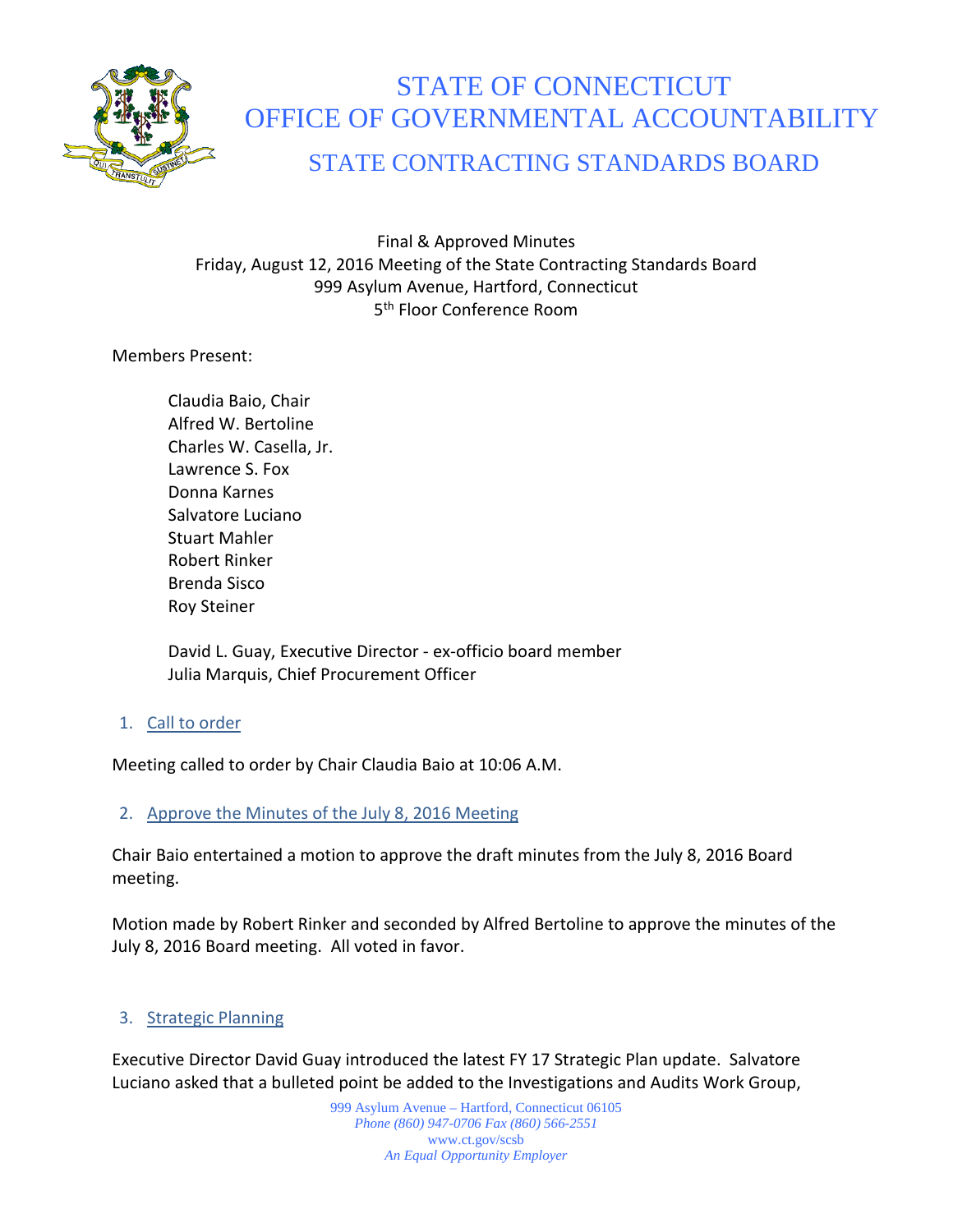titled Red Flags. Chair Baio suggested the work group take up the matter to determine whether it is appropriate for the work group to address.

#### 4. Continued Review of Labor Relations Contracts

Chief Procurement Officer Julia Marquis reported that as requested at the last meeting a letter was drafted and sent to Secretary Barnes of the Office of Policy and Management (OPM) by Chair Baio with regard to the cost effectiveness evaluations (CEE) that should have been performed for labor relations contracts for the Board of Regents (BOR), just as OPM had done for the labor relations contracts held by the Office of Labor Relations. Secretary Barnes wrote the Board back that that completion of CEE's is appropriate and the BOR is now in the process of completing the evaluations.

Charles Casella asked Ms. Marquis what the agency would do if the CEE concluded that it is more expensive than privatization. Robert Rinker noted that the Board had previously urged the Office of the Attorney General to place on the check list used to review and approve contracts completion of a CEE. Further Mr. Rinker is curious whether it was included in the review of these contracts. Mr. Rinker urged a follow-up with the Office of the Attorney General. Ms. Marquis agreed to check with the Office of the Attorney General.

#### 5. DESPP possible rape kit processing outsourcing

Ms. Marquis reported that as requested at the last meeting she formally inquired of Department of Emergency Services and Public Protection (DESPP) on the status of the privatization of rape kit processing. The Board took notice of this matter based upon an article in the Hartford Courant brought forward by Mr. Guay.

After attempts at an informal inquiry, a formal request for information was sent to Commissioner Schriro of DESPP. We received a response from Dr. Guy M. Vallaro, the Director of the DESPP Division of Scientific Services. Dr. Vallaro wrote that DESPP worked with the Department of Administrative Services and employed the exception found in C.G.S. 4e-16(q) and 4e-17(c) for contracts financed by federal funds. The agency received grant funds from the U.S. Department of Justice (DOJ). Dr. Vallaro further wrote that the agency confirmed that the grant terms did not require preparation of a cost-benefit analysis and business case.

Ms. Marquis along with Mr. Rinker questioned the DESPP interpretation of CGS 4e-16(q). Ms. Marquis offered to review further and report back to the Board.

6. Report from Privatization Contract Committee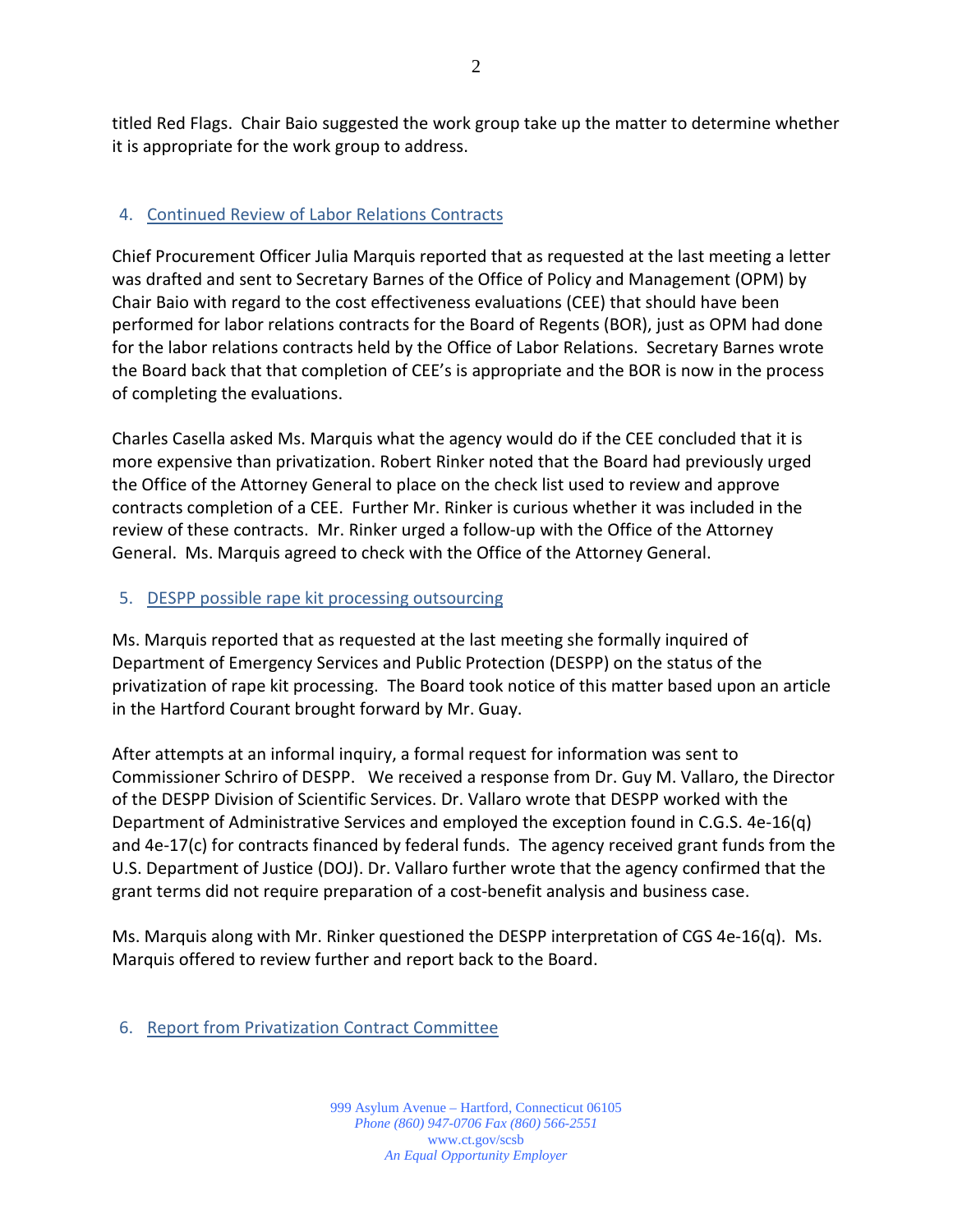Committee Chair Baio reported that the Committee will be meeting today (August 12, 2016) at noon and continuing to review of the bridge safety inspection contracts.

# 7. Report of the Contested Solicitations and Awards Subcommittee

Mr. Rinker, Chair of the Contested Solicitations and Awards Subcommittee reported the Subcommittee currently has one matter before it, concerning a bidder for case management services for the Department of Social Services (DSS). The Subcommittee met and issued a decision to DSS asking the department to re-score the bids. The Subcommittee met earlier today to review a letter from the Commissioner of DSS who indicated that DSS is going to rescore the bids.

# 8. Report from Data Analysis Work Group

Work Group Chair Alfred W. Bertoline reported that a request was sent to the Office of Policy and Management for specific data from their contracting data base. The request first asks for a listing for FY16 of all outstanding contracts, appropriated amount and amount spent in descending order by agency. The second request is for a complete listing of all the contracts, appropriated amount and amount spent in descending order by vendor. Once the data is received, it will be circulated to the work group members to assist in setting the first meeting's agenda.

# 9. Report from Training and External Communications Work Group

The Training and External Communications Work Group is scheduled to meet August 30, 2016 at 11:00 A.M.

# 10. Report from Investigations/Audits Work Group

The Investigations/Audits Work Group is scheduled to meet August 30, 2016 at 10:00 A.M.

# 11. Report from Operating Regulations Work Group

Mr. Guay reported that the Operating Regulations Work Group met on Monday, August 8, 2016 at which a methodology and approach was agreed upon. First a review of the Uniform Procedures Act (UAPA), second a review of other similar state agency regulations and an initial rough draft was provided to form the base for construction of the regulation. Next meeting of the work group is scheduled for August 18, 2016.

#### 12. Other business

No other business.

999 Asylum Avenue – Hartford, Connecticut 06105 *Phone (860) 947-0706 Fax (860) 566-2551* www.ct.gov/scsb *An Equal Opportunity Employer*